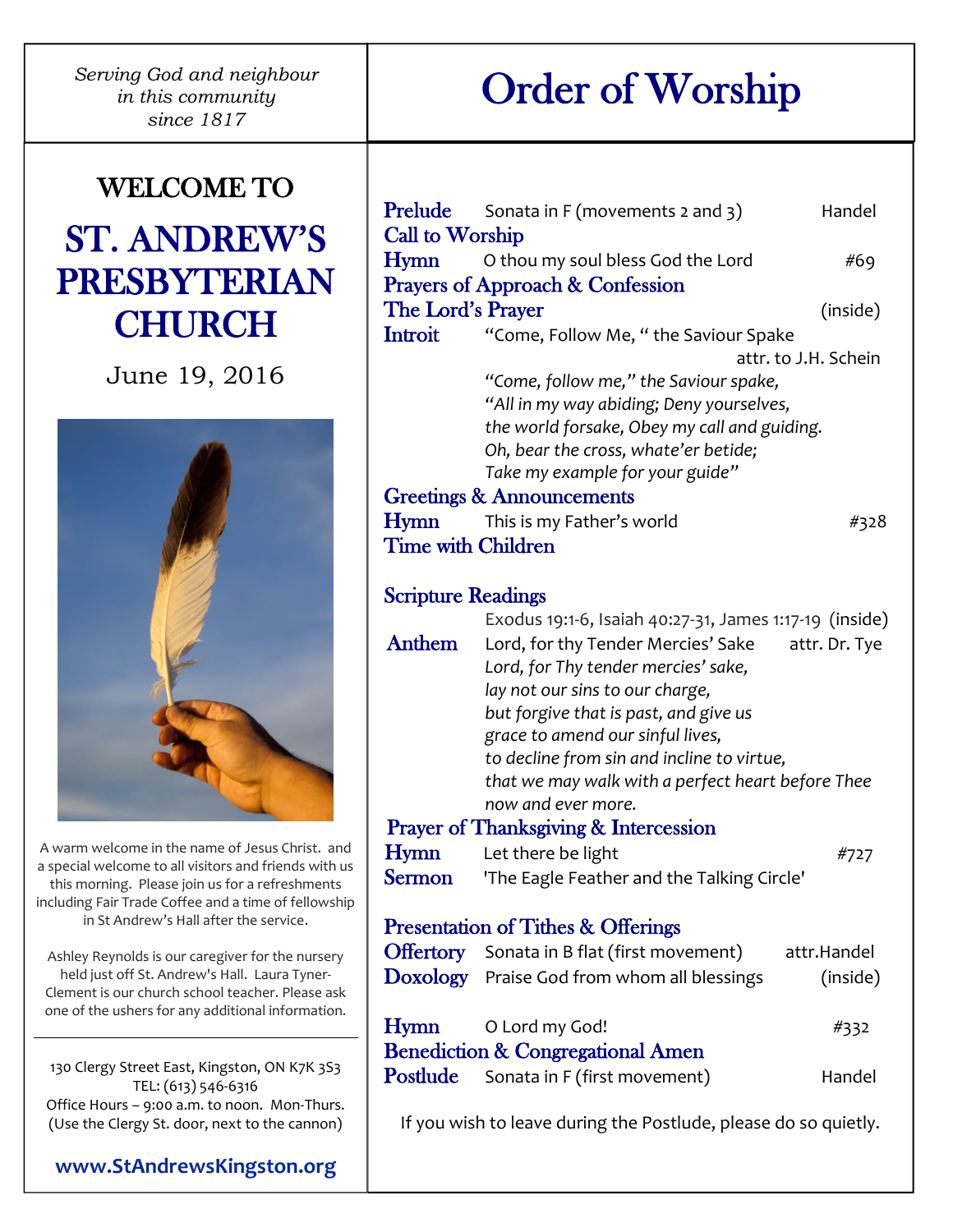### *The Lord's Prayer*

Our Father who art in heaven, hallowed be thy name. Thy kingdom come, thy will be done, on earth, as it is in heaven. Give us this day our daily bread, and forgive us our debts, as we forgive our debtors. And lead us not into temptation,

but deliver us from evil. For thine is the kingdom, the power, and the glory, forever. Amen

#### **Exodus 19:1-6**

At the third new moon after the Israelites had gone out of the land of Egypt, on that very day, they came into the wilderness of Sinai. They had journeyed from Rephidim, entered the wilderness of Sinai, and camped in the wilderness; Israel camped there in front of the mountain. Then Moses went up to God; the Lord called to him from the mountain, saying, 'Thus you shall say to the house of Jacob, and tell the Israelites: You have seen what I did to the Egyptians, and how I bore you on eagles' wings and brought you to myself. Now therefore, if you obey my voice and keep my covenant, you shall be my treasured possession out of all the peoples. Indeed, the whole earth is mine, but you shall be for me a priestly kingdom and a holy nation. These are the words that you shall speak to the Israelites.'

#### **Isaiah 40:27-31**

Why do you say, O Jacob, and speak, O Israel, 'My way is hidden from the Lord, and my right is disregarded by my God'? Have you not known? Have you not heard? The Lord is the everlasting God, the Creator of the ends of the earth. He does not faint or grow weary;

 his understanding is unsearchable. He gives power to the faint,

 and strengthens the powerless. Even youths will faint and be weary,

 and the young will fall exhausted; but those who wait for the Lord shall renew their strength,

 they shall mount up with wings like eagles, they shall run and not be weary,

they shall walk and not faint.

#### **James 1:17-19**

Every generous act of giving, with every perfect gift, is from above, coming down from the Father of lights, with whom there is no variation or shadow due to change. In fulfilment of his own purpose he gave us birth by the word of truth, so that we would become a kind of first fruits of his creatures. You must understand this, my beloved: let everyone be quick to listen, slow to speak, slow to anger;

### *Doxology*

Praise God, from whom all blessings flow; Praise God, all creatures here below; Praise God above, ye heavenly host; Praise Father, Son, and Holy Ghost. Amen.

## *Notes from the Director of Music*

It has been a great pleasure this past year playing the harpsichord together with Lisa Szecker-Madden, Heather Scheiner and Jason Hawke, the other members of the St. Andrew's Baroque Ensemble. Other than the hymns, the Ensemble will provide all of the music today. The **Prelude** and **Postlude** come from different movements of a sonata for 2 "flauto dolce", violoncello and cembalo. Since we like early instruments, we use 2 recorders, viola da gamba, and harpsichord. The same instrumentation is used for the **Offertory** which is a "Sonata a Tre" (sonata for three) which is attributed to Georg Friederich Handel (1685-1759). It has been traced to 1696. However, Handel was only 11 years old at the time and since this seems to be a rather mature work, it is highly unlikely that Handel composed it. It was more likely composed by a contemporary who published it later using Handel's name to help with sales.

The **Introit** is attributed to Johann Hermann Schein (1585-1630). This important predecessor of J.S. Bach composed many hymn tunes and in 1627 published 80 of them in the hymn book *Cantional*. The son of a Lutheran pastor, Schein was one of the first German composers to make use of Italian techniques. The tune became known as *Eisenach* and has been used with several different texts including #80 in our own book. Bach loved the tune and used it in two cantatas and with two different harmonies in his *Choralgesänge.* It is the Bach harmonies that we find in most hymn books. In the Lutheran hymnal however, we find a hymn with the tune *Machs mit mir, Gott* composed by Bartholomäus Gesius (1555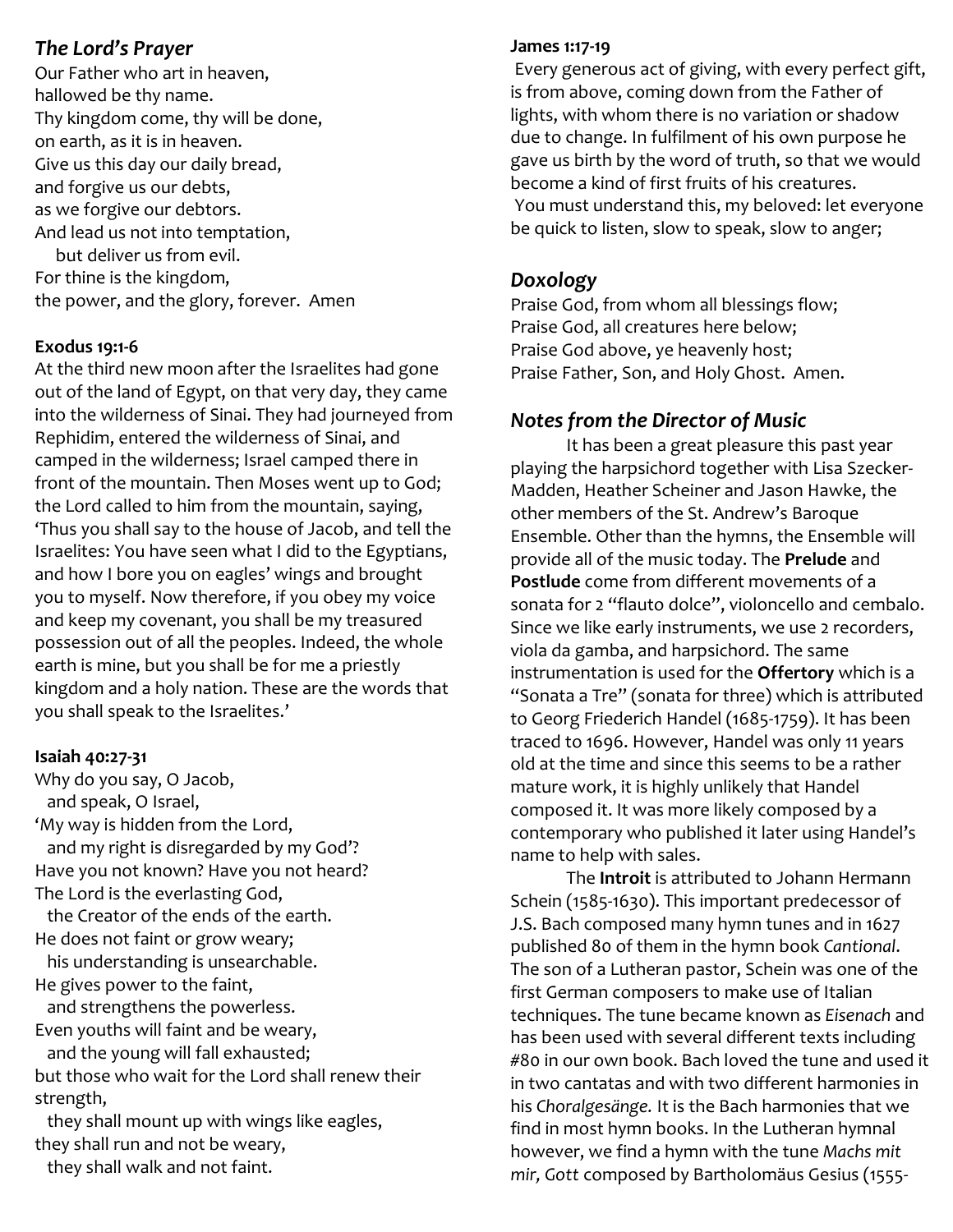1613) with a text translated from an original German text by Johann Scheffler (1624-1677). This is the likely origin of the well-known tune *Eisenach* and this is what is presented in the **Introit**.

And while we explore music with vague origins, we present as our **Anthem**, the popular "Lord, for Thy Tender Mercies' Sake" attributed to Christopher Tye (1505-72). Tye was an important composer, who somehow managed to survive the challenging times of Henry VIII and Elizabeth I when he was organist at the Chapel Royal. He, like William Byrd, continued to use Latin in the musical settings well into Elizabeth's era. He seems to have been a rather sassy fellow. According to one report, when Elizabeth sent the verger to tell him his playing was out of tune, he told the verger to tell her majesty "that her ears were out of tune". With his head, by good fortune, still on his shoulders, he was ordained in 1560, but was not a successful priest, being inept at controlling finances. His music is noted for its strength in contrapuntal writing and for this reason this particular **Anthem** is attributed to him.

### *Ushers*

This morning – Andy Mills, Alec Mills, Holly Turnbull, Wendy Worling

Next Sunday – Joan Barr-Knox, Doreen Henshaw, Shirley Aitken, Rhonda Aitken

## *Flowers*

The flowers in the Sanctuary today are given by Derek & Phyllis Ann McCormick to the glory of God in gratitude to fathers and grandfathers.

# *Today…*

# **Congregational Meeting**

Members and adherents are urged to participate in a congregational meeting after service today. Sandwiches will be provided. We will be receiving for externally reviewed financial statements, and also considering a Comprehensive Plan for the Maintenance and Restoration of the church buildings.

# *This Week …*

# **Women's Missionary Society**

The WMS will meet tomorrow at the home of Audrie Cossar, 162 Mowat Ave. This meeting will start with a picnic-style pot-luck lunch, gathering at 12 noon. Holly Turnbull will speak to us after lunch about her trip to Israel. All welcome. (Non-WMS members

planning to attend, please call Audrie at [613-546-](tel:613-546-6790) [6790.](tel:613-546-6790))

## **National Aboriginal Day**

On Tuesday June 21, you are invited to drop by the Market Square Lower Courtyard 11 a.m. - 2:30 p.m.

## **Bill Bentley**

Bill has moved to Briargate, where a 'welcoming' reception for new residents will be held on June 22, 6:30 - 7:30 p.m. (ish). The family invites friends to attend in honour of Bill.

# **A Night at the Silent Movies**

Thursday, June 23 & Friday, June 24 at 7:30 p.m. in St. Andrew's Hall, Carry on Sergeant *(1928*), a silent movie filmed in Trenton and Kingston will be presented. It will be accompanied by John Hall who has written a score for the film and will perform it on a piano used for the movie's premiere at the Regent Cinema in Picton. This event is sponsored by St. Andrew's choir as a fund-raiser for the purchase of new choir gowns. Tickets are \$10.00 and include unlimited popcorn. They will be sold by the choir on Sundays, June 12 and19, or may be reserved through the Church Office at 613-546-6316 or [kathryn@standrewskingston.org](mailto:kathryn@standrewskingston.org) Limited seating get your tickets quickly.

# **Elvis Concert - Refugee Settlement Fundraiser**

Saturday June 25, 7:30 p.m. at the Octave Theatre, 711 Dalton Street, featuring champion tribute artist Matt Cage with the Deja Vu Band, and Derek Morris as Johnny Cash. Tickets \$35 at www.ticketpro.ca All proceeds will go to the Inter-Church Refugee Partnership fund.

# **Tuesday Studies of July…**

The Minister invites you to join in a summer discussion series, using personal, poignant letters written by Henri Nouwen to his 19 year nephew, sharing what he feels it means to be a Christian today. Come for one study, come for all four. Indicate your preference for afternoon or evening – the time will be selected June 19.

# *Advance Notice…*

**Outdoor Service & BBQ** Sunday June  $26<sup>th</sup>$ , 10:30 a.m.